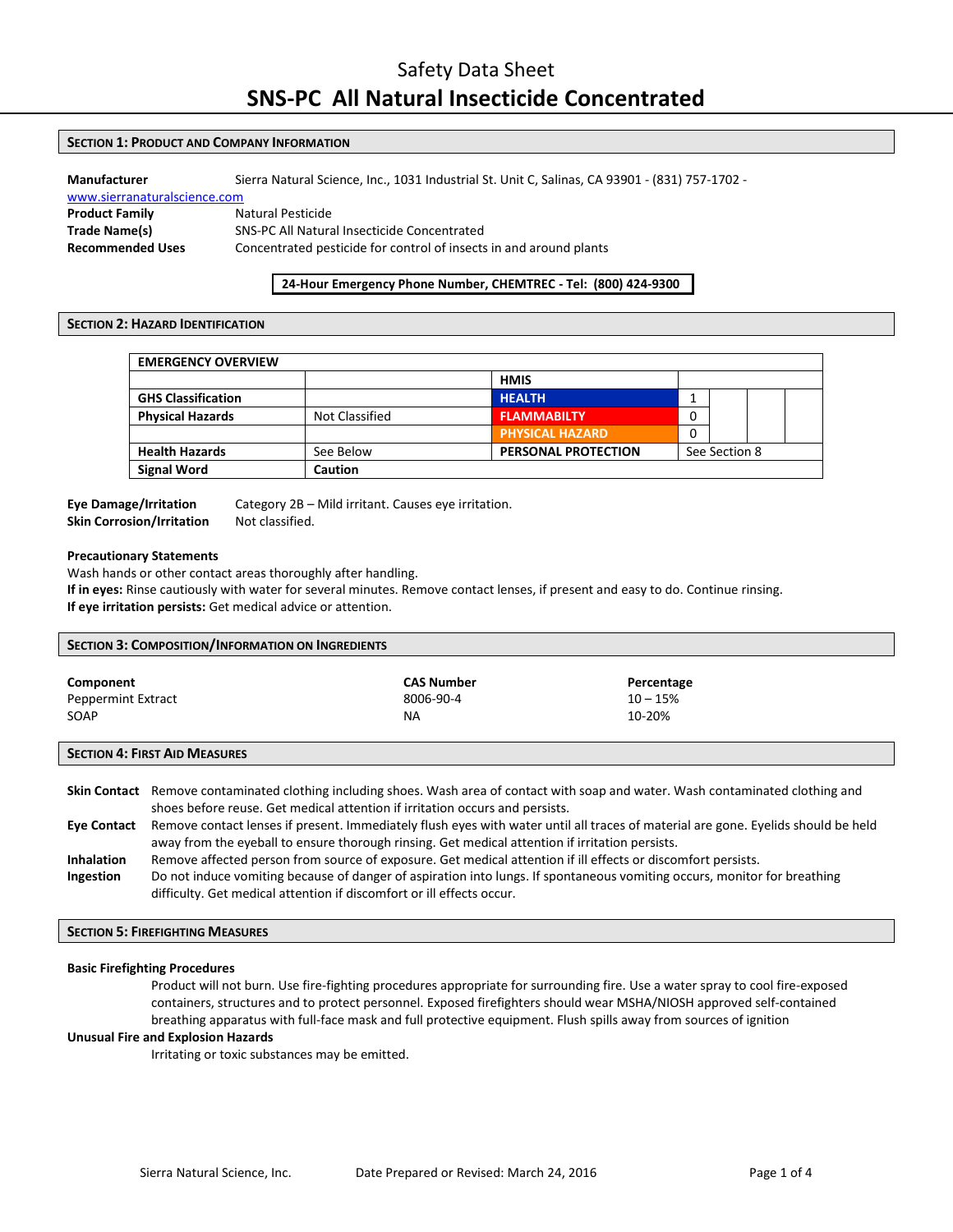## **SECTION 6: ACCIDENTAL RELEASE MEASURES**

#### **Refer to Section 8: Exposure Control and Personal Protection**

#### **Emergency Action**

Isolate release area and keep unnecessary people away. Exercise caution regarding personnel safety and exposure.

## **Spill/Leak Procedure**

Floor and surfaces may be slippery. Dike with sand or other noncombustible material. Flush area with water; use absorbent material and dispose of properly.

#### **Refer to Section 8: Exposure Control and Personal Protection**

- **Handling** Wear proper protective equipment to avoid prolonged contact with skin, eyes and clothing. Avoid breathing vapors or mists. Do not ingest. Use good hygiene practices when handling product, including changing and laundering work clothes after use. Get medical attention if you feel unwell. The shipping and storage container is not designed to be pressurized. Do not use pressure to empty the container as it may rupture. Containers should be completely drained, properly closed, and disposed of properly. Empty containers may contain residue or vapors. Do not cut, grind, drill, weld or reuse containers.
- **Storage** Store product in closed containers in a well-ventilated area away from heat, sources of ignition and incompatibles. Do not store in unlabeled containers.

## **SECTION 8: EXPOSURE CONTROL AND PERSONAL PROTECTION**

**Component Component ACGIH COMPONENT ACGIH** 

Not Applicable **Engineering Controls**

Use exhaust ventilation to control vapor and mist.

#### **Eye and Face Protection**

Always wear safety glasses; use face shield if splashing is possible.

#### **Skin Protection**

Oil and chemical resistant gloves should be used to avoid prolonged or repeated contact.

#### **Respiratory Protection**

A NIOSH or MSHA approved respirator should be used in areas with high vapor concentrations or misting.

## **SECTION 9: PHYSICAL AND CHEMICAL PROPERTIES**

| <b>Appearance/Physical State</b>  | Clear, colorless liquid | <b>Flash Point</b>                     | Not Applicable |  |
|-----------------------------------|-------------------------|----------------------------------------|----------------|--|
| <b>Specific Gravity (Water=1)</b> | 1                       | <b>Upper/Lower Flammability Limits</b> | Not Applicable |  |
| рH                                | Not Determined          | <b>Auto-ignition Temperature</b>       | Not Applicable |  |
| <b>Solubility in Water</b>        | Soluble                 | <b>Decomposition Temperature</b>       | Not Determined |  |
| Odor                              | Characteristic          | Vapor Pressure (kPa at 20°C /          | Not Determined |  |
| <b>Odor Threshold</b>             | Not Determined          | <b>Vapor Density (Air-=1)</b>          | Not Determined |  |
| Melting/Freezing Point (°F/°C)    | Not Determined          | <b>Partition Coefficient (n-</b>       | Not Determined |  |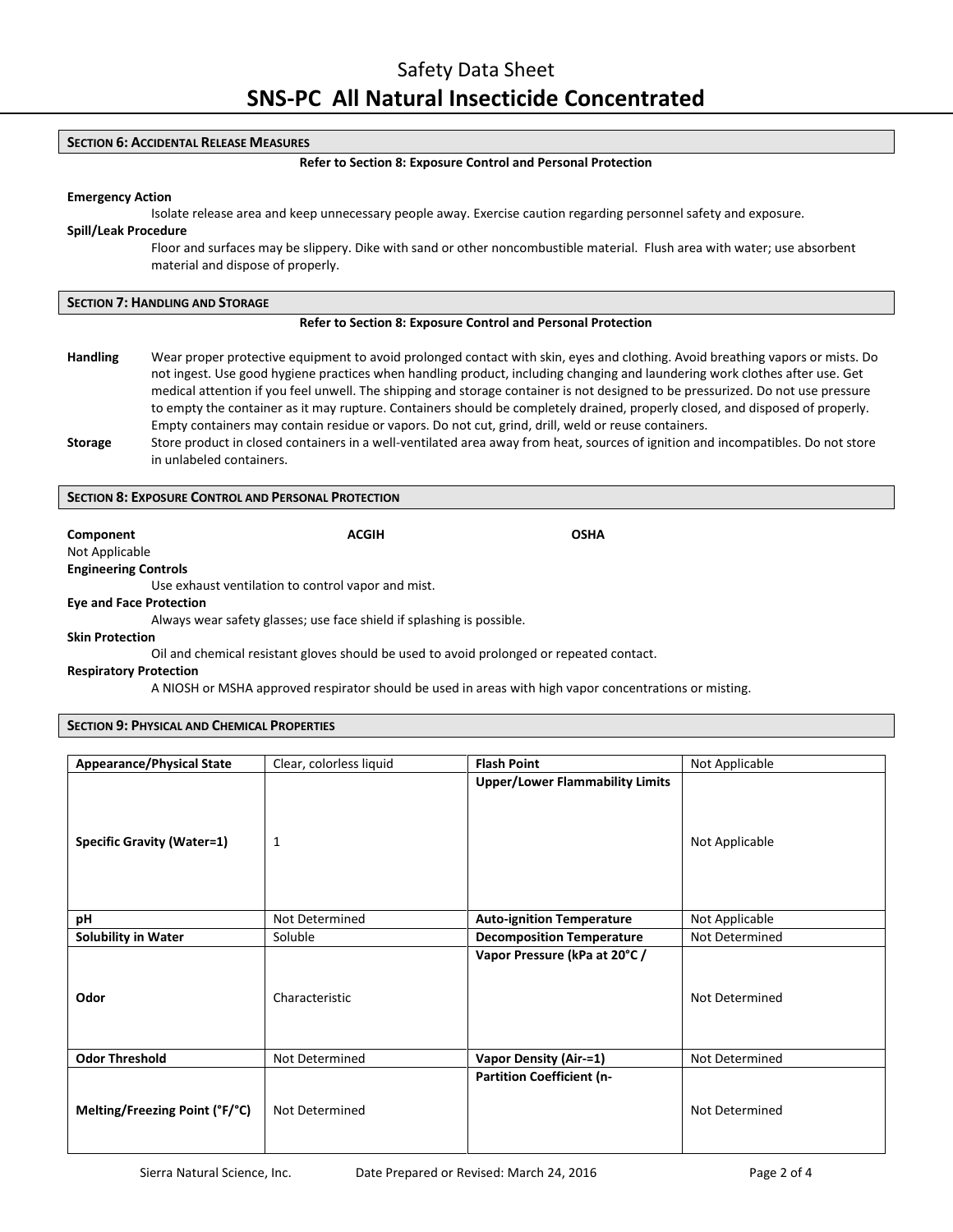## Safety Data Sheet **SNS-PC All Natural Insecticide Concentrated**

| Boiling Range (°F/°C)                                                                                                                                                                                     | Not Determined | Viscosity (40°C mm <sup>2</sup> /s) or (cSt at | Not Determined |
|-----------------------------------------------------------------------------------------------------------------------------------------------------------------------------------------------------------|----------------|------------------------------------------------|----------------|
| Initial Boiling Point (°F/°C)                                                                                                                                                                             | Not Determined | <b>Critical Temperature</b>                    | Not Determined |
| Note: Physical and chemical properties are provided for safety, health and environmental considerations only and may not fully represent<br>product specifications. Those should be requested separately. |                |                                                |                |